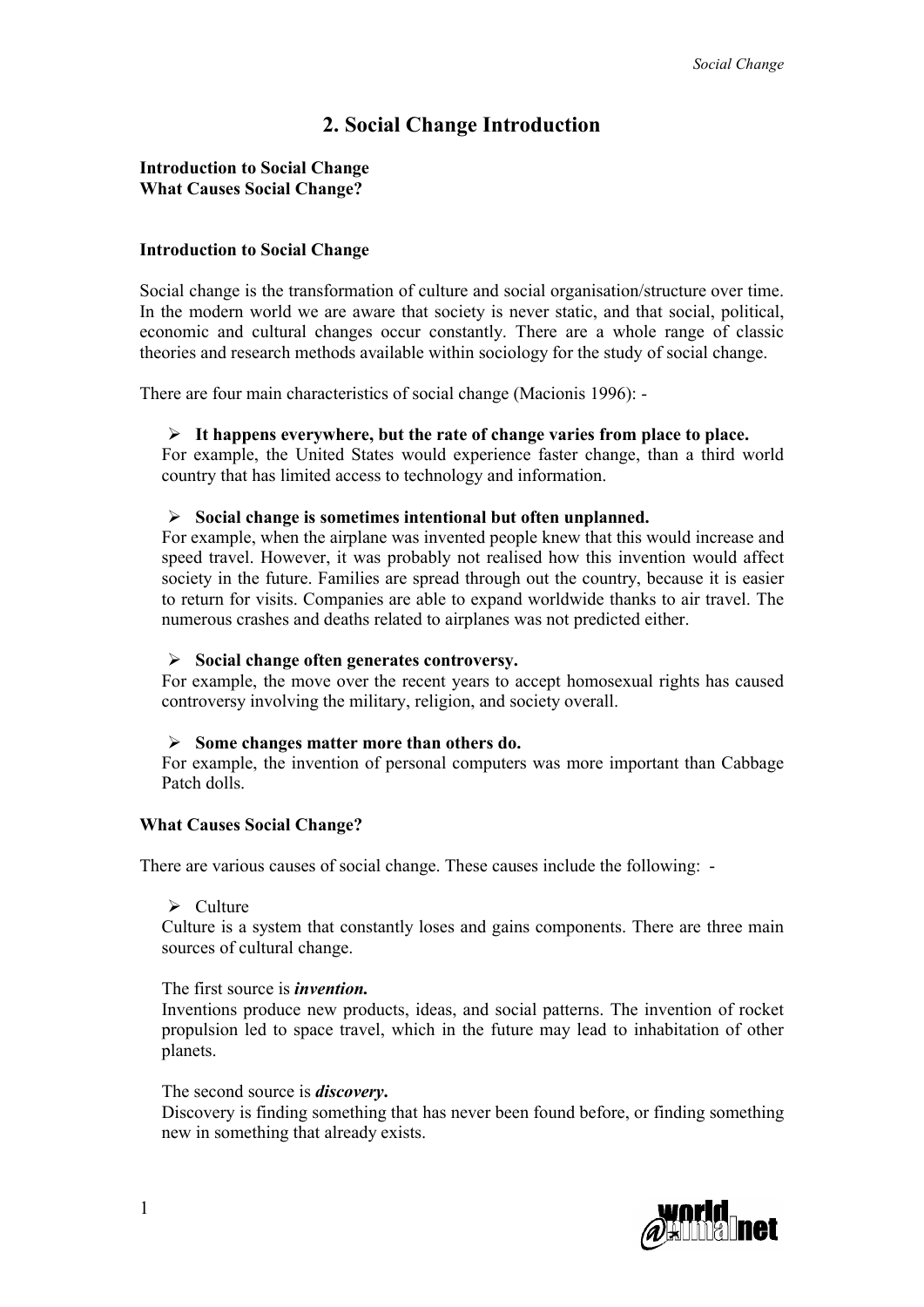## The third source is *diffusion***.**

Diffusion is the spreading of ideas and objects to other societies. This would involve trading, migration, and mass communication.

The 'mass media' is a vital factor in the speed of social change. It permits rapid diffusion of ideas, making these manifest in the private and relaxing environs of the home, where audiences are at their most susceptible

## $\triangleright$  Conflict

Another reason social change happens is due to tension and conflict (between races, religions, classes etc.). Karl Marx thought that class conflict in particular sparked change.

# $\triangleright$  Idealistic factors

Idealistic factors include values, beliefs, and ideologies. From Max Weber's perspective: in essence, values, beliefs, and ideologies have a decisive impact on shaping social change. These factors have certainly broadly shaped directions of social change in the modern world. For example: -

- o Freedom and self-determination
- o Material growth and security
- o Nationalism, e.g. French & English Canadians, English & Irish, Germans & French, Palestinians, Kurdish, Basque separatists and Spanish
- o Capitalism: not only the type of economic system, but also ideology, connected set of values and ideas emphasising positive benefits of pursuing one's private economic interests, competition and free markets
- o Marxism

Max Weber thought that the expression of ideas by charismatic individuals could change the world. Here are some examples of influential people who caused changes in the world (good and bad): [Martin Luther King, Jr.;](http://www.nps.gov/malu/) [Adolf Hitler;](http://holocaust.miningco.com/msub29.htm) [Mao Tseng Tug;](http://www.indiagov.org/Gandhi/intro.htm)  [Mohandas Gandhi](http://www.indiagov.org/Gandhi/intro.htm) & Nelson Mandela

### $\triangleright$  The need for adaptation

The need for adaptation within social systems, for example: the development of efficient bureaucracies is an adaptive response of firms to a competitive economic environment.

### $\triangleright$  Environmental factors

Change can be through the impact of environmental factors such as drought and famine. The degree of natural disasters between different countries and regions also lead the different social changes between the countries. The shift from collecting, hunting and fishing to agriculture may have happened because, in some areas, the human population grew too large to be sustained by existing resources.

### $\triangleright$  Economic & political advantage

International shifts in economic or political advantage also have great impacts on social change. For example, 'Globalisation' & 'the WTO' are key factors in our modern society affecting the global economy, political structures and dynamics, culture, poverty, the environment, gender etc.

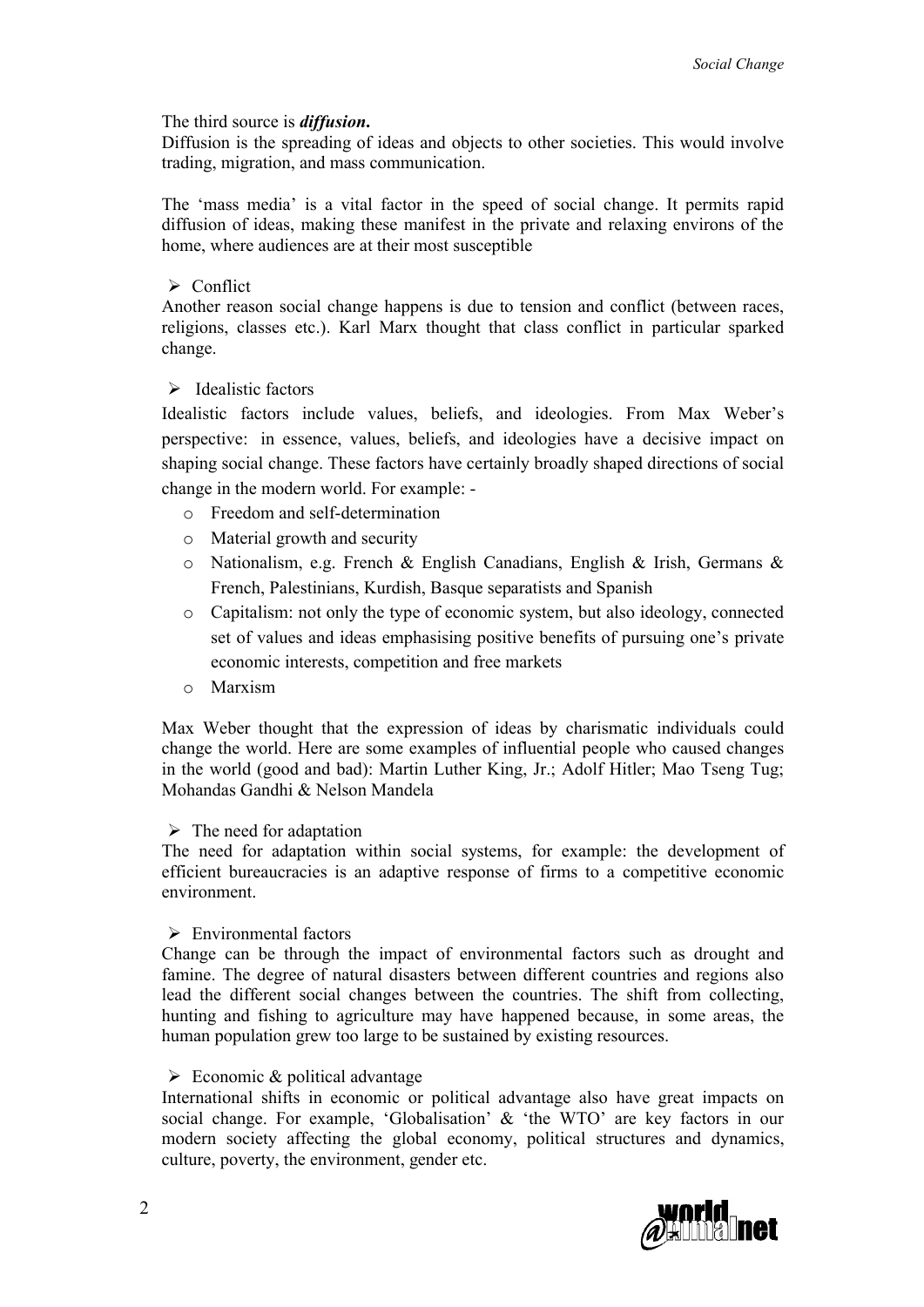## $\triangleright$  Demographic Change

Change occurs from an increase in the population or human migration between the areas. Compared to the Netherlands and Tokyo the United States has an abundance of physical space. The United States was affected by migration the late 1800's to early 1900's. When masses of people came to America, farm communities started to decline and cities expanded. Human migration between rural villages and big cities in China is causing a great impact on society in China as a whole.

## $\triangleright$  Social Movements and Change

Change can also occur from people joining together for a common cause. This is called a social movement. Social movements are classified according to the kind of change they are seeking. Two questions to ask about each type of social movement are: 'Who is changed?' and 'How much change?' More detailed information and discussion will be showed in the later section.

### $\triangleright$  Consumerism

Maiteny and Parker have defined globalisation as a system of values based on the assumption that well being is best achieved by accumulating the maximum wealth as quickly as possible (Maiteny and Parker). The myth is that consuming more and more goods and services makes us happy. Increasingly, economic globalisation has led to cultural globalisation, in that our values are being formed by the underlying consumerist ideology: our desires have been manipulated to benefit the capitalist system, with its emphasis on economic growth. The West has adopted values and lifestyles corresponding to neo-liberalism, i.e. consumerism and individualism, which, in turn, lead towards corresponding outcomes, i.e. a high impact on the environment and social alienation. The more this situation progresses, the more the forces of social change react and mobilise.

# $\triangleright$  The Role of Values and Ethics

Human values are formed by a similar process and act in a similar manner. Although the word is commonly used with reference to ethical and cultural principles, values are of many types. They may be physical (cleanliness, punctuality), organisational (communication, coordination), psychological (courage, generosity), mental (objectivity, sincerity), or spiritual (harmony, love, self-giving). Values are central organising principles or ideas that govern and determine human behaviour.

Unlike the skill or attitude that may be specific to a particular physical activity or social context, values tend to be more universal in their application. They express in everything we do. Values can be described as the essence of the knowledge gained by humanity from past experiences distilled from its local circumstances and specific context to extract the fundamental wisdom of life derived from these experiences. Values give direction to our thought processes, sentiments, emotional energies, preferences, and actions.

An historical study of certain societies bears out the development of ethics in line with cultural (and individual) development. Gradually, exploitation, injustice and oppression are recognised and rejected - as can be seen with examples such as the abolition of slavery, the banning of racism and the introduction of sexual equality.

Animal exploitation and suffering is increasingly recognised and dealt with as such ethical attitudes develop, but this invariably takes longer - as human identification with animal suffering requires a greater degree of empathy and compassion.

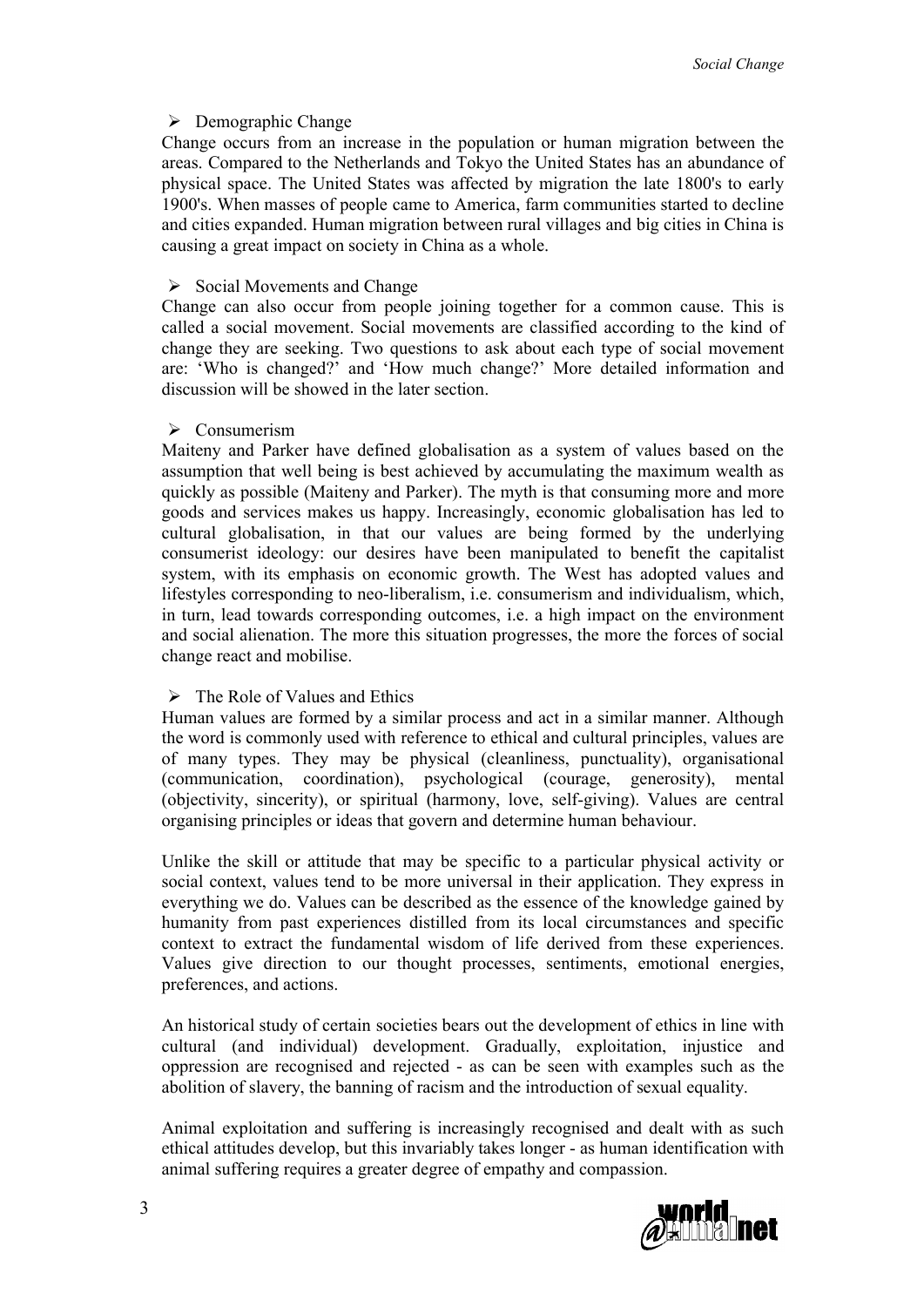Our ethical foundations (especially in the West) have evolved as a human-biased morality, but the past 20 - 25 years have brought a significant change. Both the animal rights and the Green movements have shifted the focus of attention to include the nonhuman world.

This perspective is, in fact, not at all new. The ancient, yet living, traditions of Indians and Aborigines show a reverence and understanding for the natural world, which combines a respect for the sustainability of the environment with a care for the individual animal.

It is interesting to note that many individuals who championed causes of human welfare also campaigned against cruelty to animals (for example, William Wilberforce and others who campaigned to abolish slavery; great Victorian reformers such as Lord Shaftesbury, Jeremy Bentham and John Stuart Mill; black spokesmen such as Toussaint L'Overture of Haiti; and even Abraham Lincoln).

Progress with animal ethics in one country can also influence other countries. There is without doubt a moral influence from more advanced countries. There is also their role in regional and international meetings. Once the momentum has begun, there is no holding back the tide. We often see the situation where progress in one country takes a long while, then gradually other countries follow suit, then more and more follow. The  $100<sup>th</sup>$  monkey theory' below is very interesting!

# **The 100th Monkey Theory** *A story about social change By Ken Keyes Jr.*

The Japanese monkey, Macaca Fuscata, had been observed in the wild for a period of over 30 years.

In 1952, on the island of Koshima, scientists were providing monkeys with sweet potatoes dropped in the sand. The monkey liked the taste of the raw sweet potatoes, but they found the dirt unpleasant.

An 18-month-old female named Imo found she could solve the problem by washing the potatoes in a nearby stream. She taught this trick to her mother. Her playmates also learned this new way and they taught their mothers too.

Various monkeys gradually picked up this cultural innovation before the eyes of the scientists. Between 1952 and 1958 all the young monkeys learned to wash the sandy sweet potatoes to make them more palatable. Only the adults who imitated their children learned this social improvement. Other adults kept eating the dirty sweet potatoes.

Then something startling took place. In the autumn of 1958, a certain number of Koshima monkeys were washing sweet potatoes … the exact number is not known. Let us suppose that when the sun rose one morning there were 99 monkeys on Koshima Island who had learned to wash their sweet potatoes. Let's further suppose that later that morning, the hundredth monkey learned to wash potatoes.

THEN IT HAPPENED!

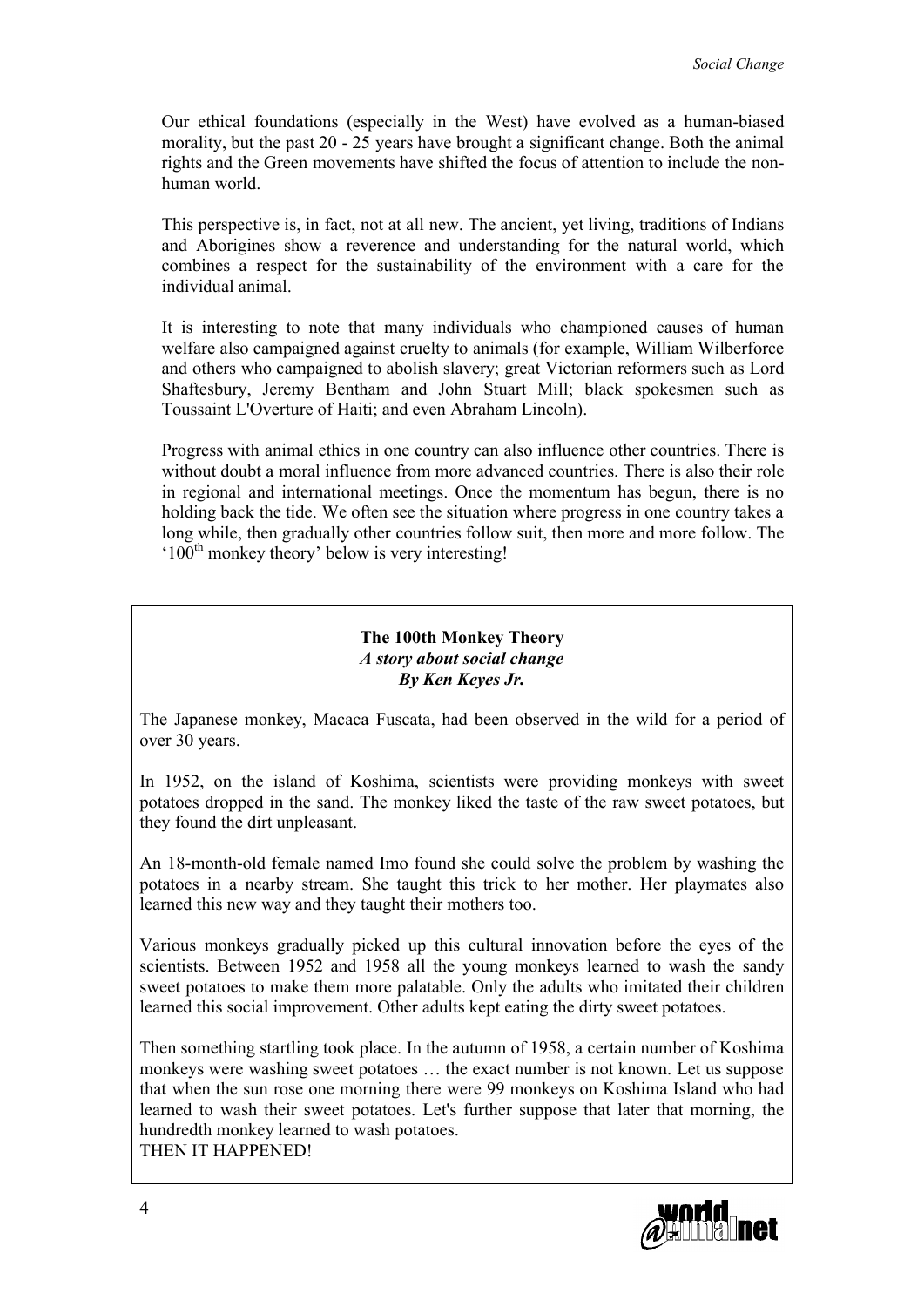By that evening almost everyone in the tribe was washing sweet potatoes before eating them. The added energy of this hundredth monkey somehow created an ideological breakthrough!

But there is more! A most surprising thing observed by these scientists was that the habit of washing sweet potatoes then jumped over the sea...Colonies of monkeys on other islands and the mainland troop of monkeys at Takasakiyama began washing their sweet potatoes.

Thus, when a certain critical number achieves awareness, this new awareness may be communicated from mind to mind.

Although the exact number may vary, this Hundredth Monkey Phenomenon means that when only a limited number of people know of a new way, it may remain the conscious property of these people.

But there is a point at which if only one more person tunes in to a new awareness, a field is strengthened so that this awareness is picked up by almost everyone!

But perhaps this is not at all surprising when seen in the context of the build-up and release of energies for social change? Once *Pioneers* begin to release the energies, they are imitated, the 'multiplier effect' comes into action and the energy is released and made explicit.

### $\triangleright$  Religion

Society develops in response to the contact and interaction between human beings and their material, social and intellectual environment. Ethical views differ greatly from country to country. This is partly because of factors such as culture and religion, as well as the practical circumstances in which people are brought up (e.g. in the case of animal issues whether population are living in close contact with animals, such as farm animals or wildlife, or not).

Religion is all about beliefs - beliefs about creation, purpose, destiny, life, and love. It shapes the lives of believers. What people believe or disbelieve about God and the world affects all aspects of their being, including their day-to-day behaviour. Social movements are all about changing and shaping people's belief systems. It follows, therefore, that religion can be vitally important to the social change movement. Religion can affect attitudes and ethics, either positively or negatively. For example, a society that is strongly Roman Catholic is likely to be very human-centred, and believe that animals have no souls and that humans have 'dominion' over them – whereas a Buddhist of Hindu society is likely to have a strong belief in the 'oneness' of life and the importance of protecting and respecting nature and animals.

### $\triangleright$  Technology and Information

As a society develops to higher levels, non-material resources play an increasingly important role as factors of production. This principle is embodied in the concept of the Information Age, an era in which access to information has become a valuable input and precious resource for improving the quality of decisions and the productivity of activities.